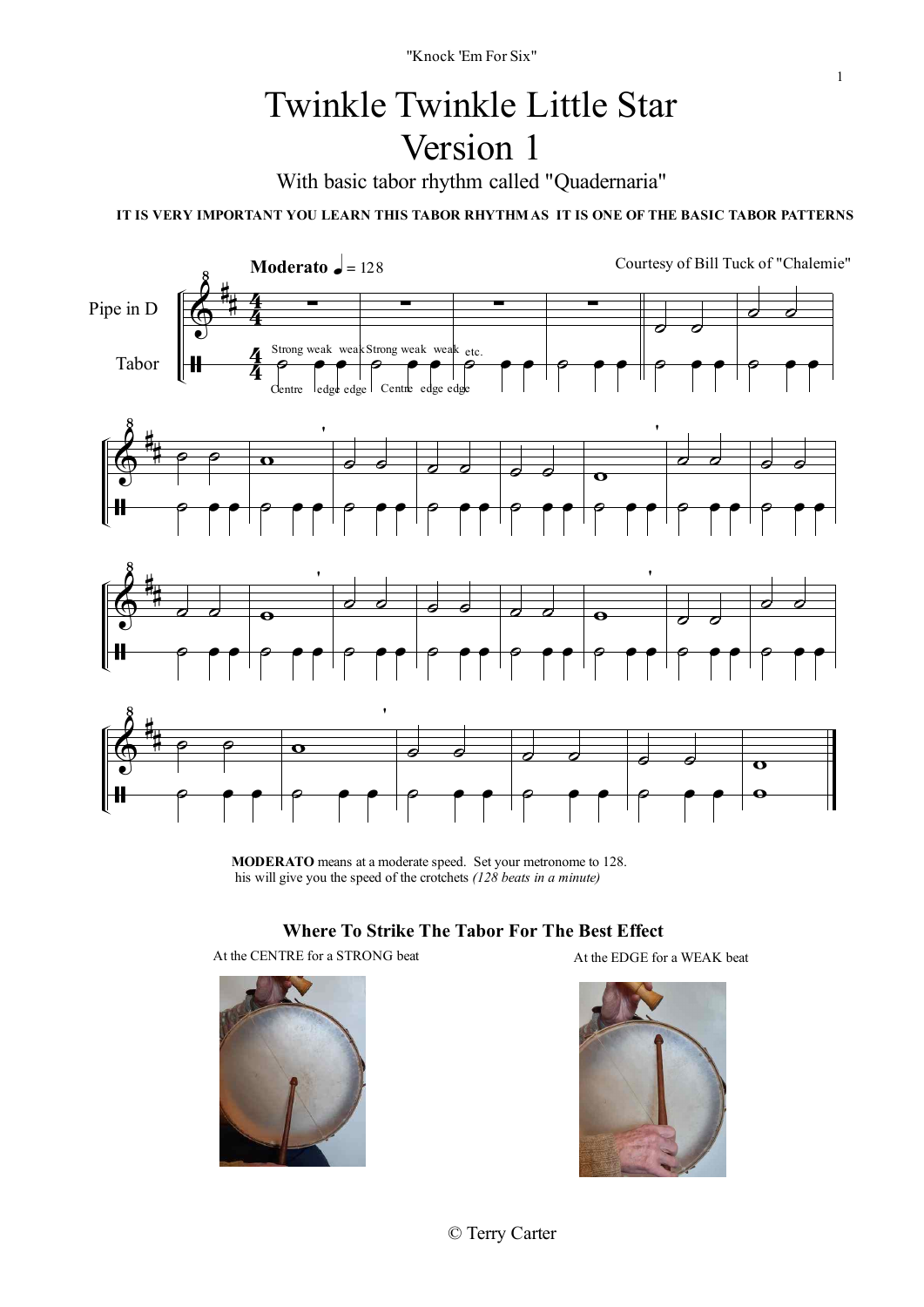# Twinkle Twinkle Little Star "Easy Peasy Piva"

This basic tabor rhythm is called "Piva"

### **ANOTHER FUNDAMENTAL TABOR RHYTHM TO MASTER**



**'**The commas in the music indicate where you should take a breath



At the CENTRE for a STRONG beat At the EDGE for a WEAK beat





© Terry Carter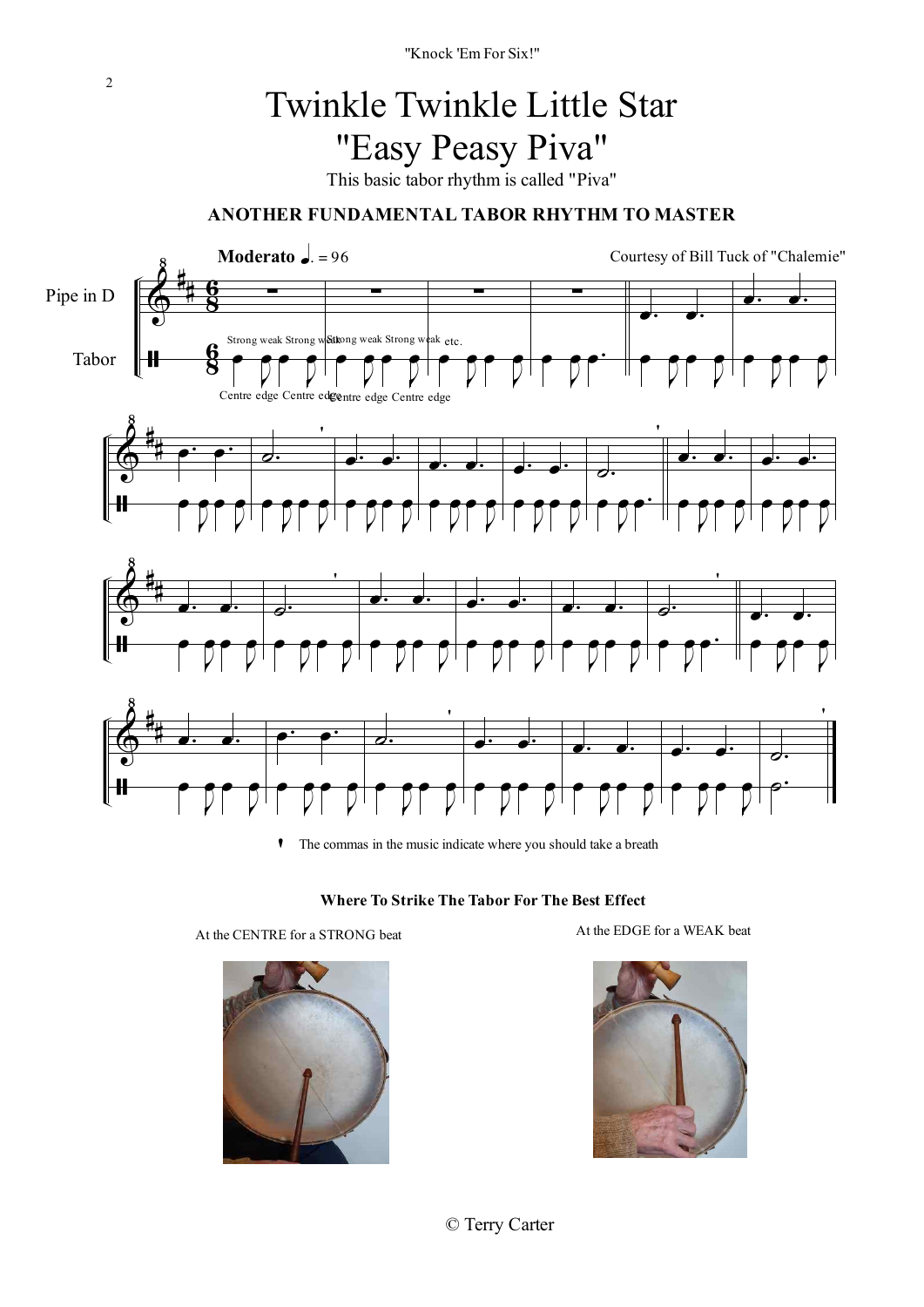### Danse de Hercules oft Maticine and De Matrigale **These 2 pieces have a range of only 4 notes - D to G**

These two pieces use the two different styles of taboring - **"Quadernaria"** in the first and **"Piva"** in" De Matrigale"

For the STRONG beats strike the centre of the skin and for the WEAK beats strike the edge of the skin.



3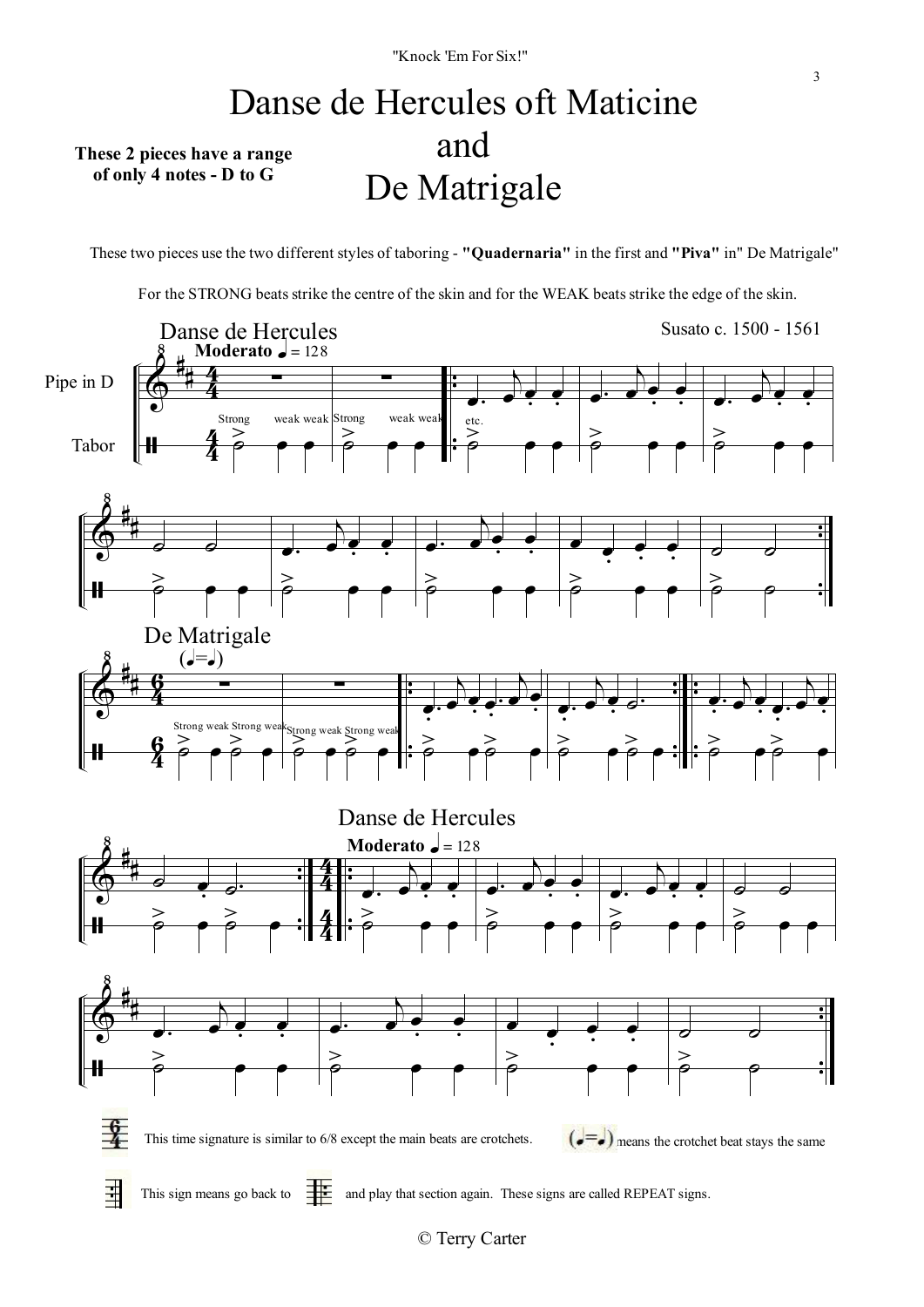# Clog Branle

*(Written as for dancing)*

Play "Once To Yourself "once, then the DANCE through (with repeats) 4 times, then finish with the Reverence

Range - 5 notes - D to A

Arbeau C16 French









The crossed lines mean a ROLL on the Tabor. Strike the skin very rapidly to acheive the desired effect.



The semi-circle with a dot is called a PAUSE. It means hold the note on.

**REVERENCE** This is where the dancers do a bow and curtsey.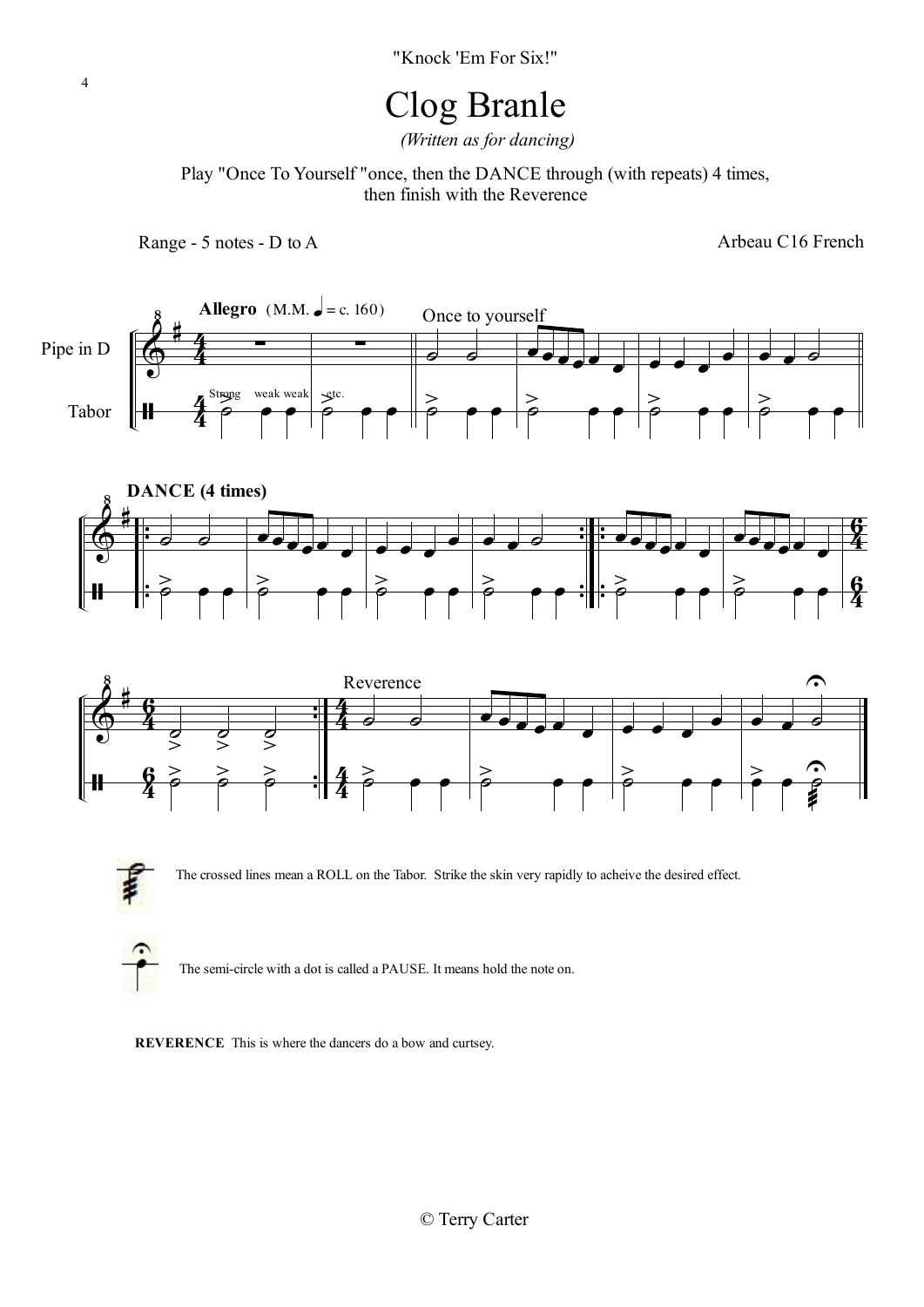# Lightly Row







For the STRONG beats strike the SKIN at the CENTRE



For the WEAK beats strike the SKIN at the EDGE